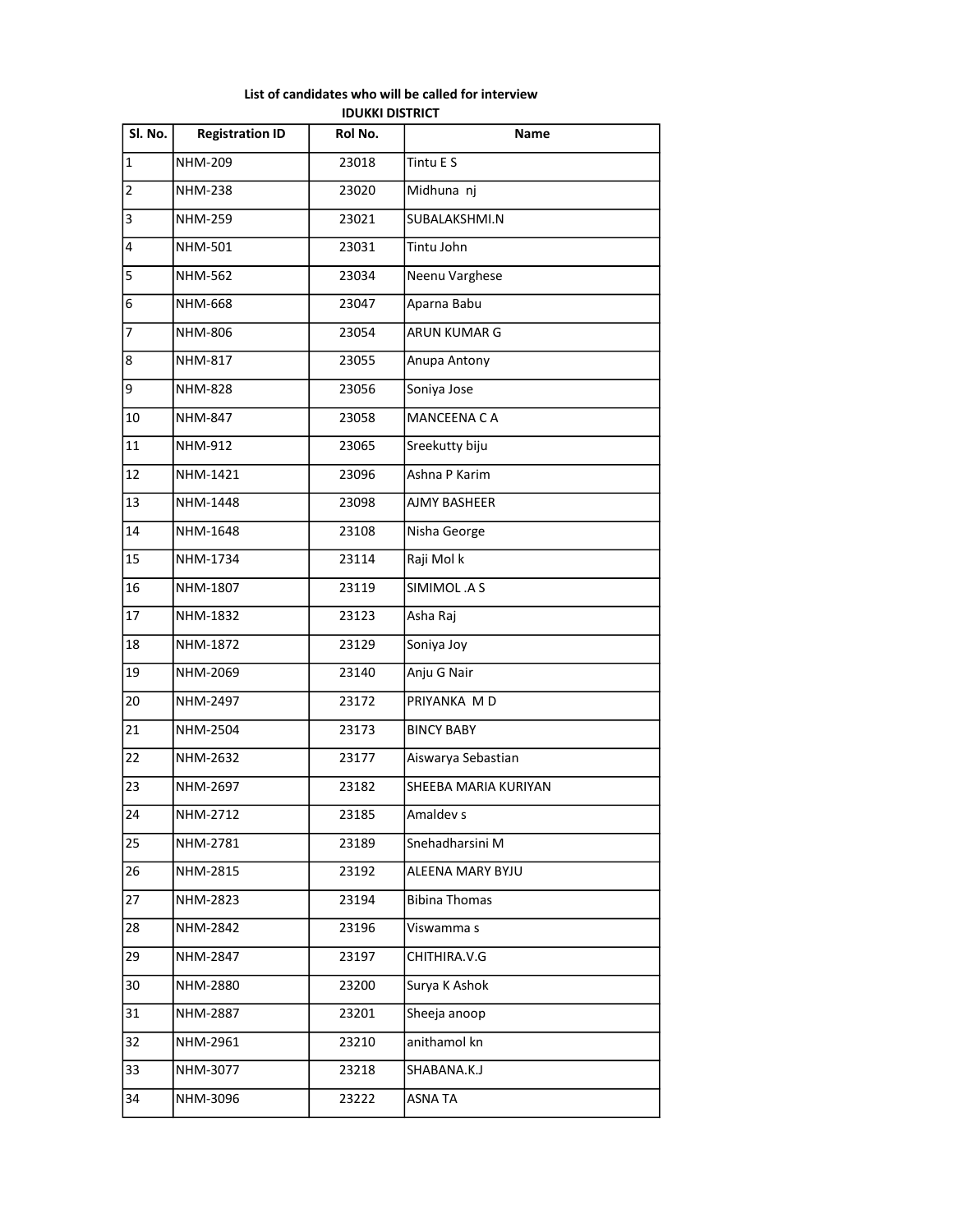| 35 | NHM-3162 | 23226 | Archana D S              |
|----|----------|-------|--------------------------|
| 36 | NHM-3419 | 23238 | RAMESH P.                |
| 37 | NHM-3439 | 23239 | <b>GIJA GOPI</b>         |
| 38 | NHM-3586 | 23248 | Snabaka J N              |
| 39 | NHM-3764 | 23256 | LINNET GEORGE            |
| 40 | NHM-3826 | 23261 | SUDHEESH SUPRAN          |
| 41 | NHM-4091 | 23274 | Seethu ts                |
| 42 | NHM-4142 | 23277 | Rajimol KR               |
| 43 | NHM-4153 | 23278 | Litty Jose               |
| 44 | NHM-4264 | 23288 | Dhanuja Damodaran        |
| 45 | NHM-4292 | 23295 | <b>TITTY ROY</b>         |
| 46 | NHM-4298 | 23296 | Shani N Joseph           |
| 47 | NHM-4526 | 23308 | Anjaly Raj               |
| 48 | NHM-4672 | 23316 | Jisha N J                |
| 49 | NHM-4731 | 23323 | Midhila Rajan            |
| 50 | NHM-4800 | 23327 | Remya R                  |
| 51 | NHM-4857 | 23332 | <b>NEETHU MATHEW</b>     |
| 52 | NHM-5034 | 23343 | Rajimol Jose             |
| 53 | NHM-5076 | 23348 | Jasna John               |
| 54 | NHM-5169 | 23356 | RAJEENA T S              |
| 55 | NHM-5197 | 23359 | Arathy S Nair            |
| 56 | NHM-5300 | 23363 | <b>ANSU JOY</b>          |
| 57 | NHM-5355 | 23368 | RENJINI RK               |
| 58 | NHM-5446 | 23373 | Geethu K Venu            |
| 59 | NHM-5450 | 23374 | Febi Kurian              |
| 60 | NHM-5531 | 23382 | <b>ASWATHY NARAYANAN</b> |
| 61 | NHM-5720 | 23397 | Soniya antoney           |
| 62 | NHM-5817 | 23408 | Anjana Thankachan        |
| 63 | NHM-5822 | 23409 | PRIYA M                  |
| 64 | NHM-5910 | 23412 | SHABNA MEERAN            |
| 65 | NHM-6034 | 23426 | SWAPNA JOSEPH            |
| 66 | NHM-6046 | 23427 | ANUMOLTS                 |
| 67 | NHM-6048 | 23428 | <b>ASHLY JOSEPH</b>      |
| 68 | NHM-6134 | 23432 | Anjaly Vijayan           |
| 69 | NHM-6143 | 23433 | Emiliya Raj k            |
| 70 | NHM-6299 | 23447 | Anjumol J                |
| 71 | NHM-6315 | 23451 | Bency K                  |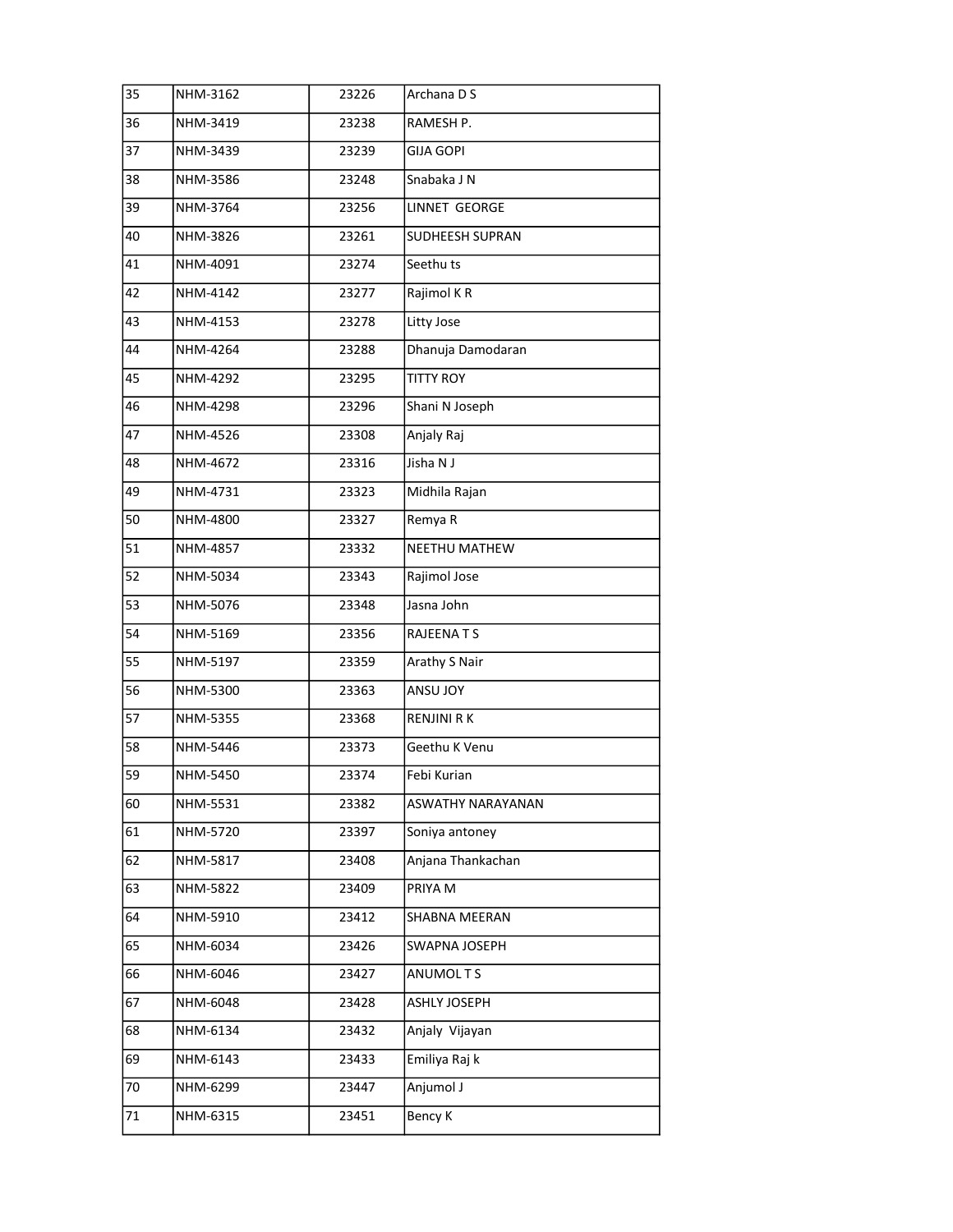| 72  | NHM-6319 | 23453 | <b>SUBHAK</b>              |
|-----|----------|-------|----------------------------|
| 73  | NHM-6352 | 23457 | Shintu Rose Varghese       |
| 74  | NHM-6472 | 23466 | Dona Mathew                |
| 75  | NHM-6510 | 23470 | FEMI MOL MUHAMMED          |
| 76  | NHM-6904 | 23499 | Selbin sebastian           |
| 77  | NHM-6974 | 23503 | Akhila Vijayan             |
| 78  | NHM-7182 | 23528 | princyjoseph               |
| 79  | NHM-7213 | 23530 | SreeRenjini                |
| 80  | NHM-7297 | 23540 | <b>CHANDRAS</b>            |
| 81  | NHM-7426 | 23549 | JAYANTHY M                 |
| 82  | NHM-7443 | 23550 | <b>DIVIYAKK</b>            |
| 83  | NHM-7485 | 23560 | <b>SIMY KURIAN</b>         |
| 84  | NHM-7505 | 23564 | <b>MERIN LOVESON</b>       |
| 85  | NHM-7619 | 23577 | <b>TREESA THOMAS</b>       |
| 86  | NHM-7632 | 23579 | ANU MATHEW                 |
| 87  | NHM-7636 | 23580 | JINTU JOSE                 |
| 88  | NHM-7749 | 23588 | <b>KALAIYARASI T</b>       |
| 89  | NHM-7831 | 23595 | Milu Varghese              |
| 90  | NHM-7833 | 23596 | SANDHYA K R                |
| 91  | NHM-7866 | 23598 | ANJU MOL ANILKUMAR         |
| 92  | NHM-7917 | 23605 | ANEESHAMOL K H             |
| 93  | NHM-8121 | 23636 | <b>Brincy xaviour</b>      |
| 94  | NHM-8187 | 23641 | <b>ELCITTA ROY</b>         |
| 95  | NHM-8247 | 23647 | JOSNA ANTONY               |
| 96  | NHM-8262 | 23652 | <b>MERIN MARIYA GEORGE</b> |
| 97  | NHM-8466 | 23672 | JENNY E T                  |
| 98  | NHM-8512 | 23678 | Jomol Easo                 |
| 99  | NHM-8542 | 23682 | Asharajan                  |
| 100 | NHM-8562 | 23686 | swathikrishna v.k          |
| 101 | NHM-8674 | 23696 | Soumya Joseph              |
| 102 | NHM-8693 | 23697 | <b>ELSAMMA THOMAS</b>      |
| 103 | NHM-8783 | 23702 | Beenamol B                 |
| 104 | NHM-8810 | 23706 | AKHIL RAJAN                |
| 105 | NHM-8863 | 23710 | Abhilash M Rasalam         |
| 106 | NHM-8882 | 23712 | DONIYA BABY                |
| 107 | NHM-8950 | 23717 | BARATHI MUTAIYAH           |
| 108 | NHM-9086 | 23731 | SREEVIDHYA C B             |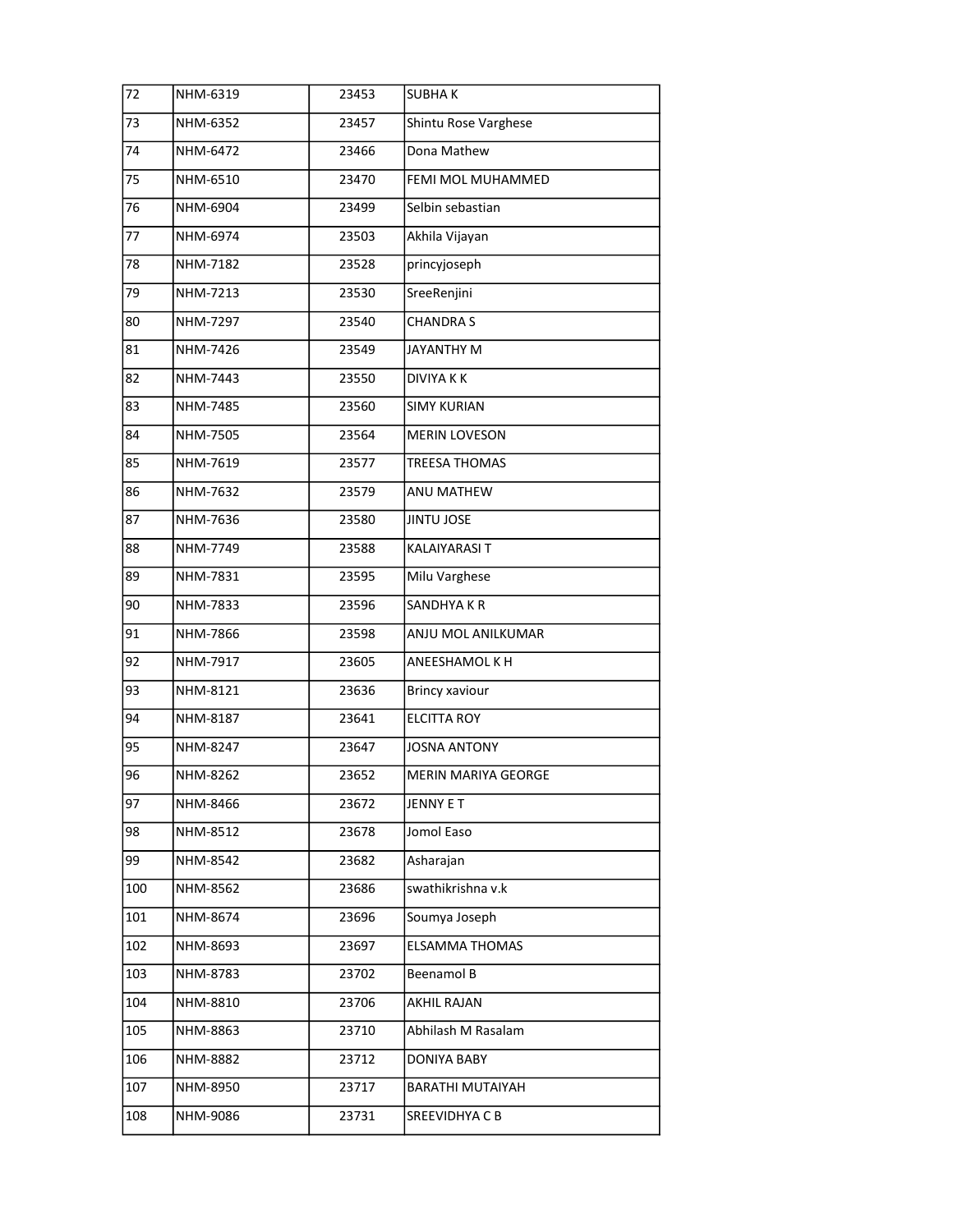| 109 | NHM-9223  | 23744 | <b>NEENU ANN JOSE</b>      |
|-----|-----------|-------|----------------------------|
| 110 | NHM-9385  | 23759 | KAVITHA S                  |
| 111 | NHM-9510  | 23774 | <b>JULIE JOSE</b>          |
| 112 | NHM-9569  | 23780 | <b>Bavithamol KS</b>       |
| 113 | NHM-9612  | 23785 | <b>FOUSIA ABDUL MAJEED</b> |
| 114 | NHM-9620  | 23788 | LEKSHMI MOHANAN            |
| 115 | NHM-9738  | 23797 | GREESHMA JOSEPH            |
| 116 | NHM-9811  | 23801 | Athira Rajan               |
| 117 | NHM-9840  | 23804 | Bincymol.A                 |
| 118 | NHM-9848  | 23805 | <b>AJAI KURIAN</b>         |
| 119 | NHM-9927  | 23811 | ANUMOL JOSE                |
| 120 | NHM-10002 | 23819 | Princy Raphel              |
| 121 | NHM-10099 | 23830 | <b>CEELIA K ANTONY</b>     |
| 122 | NHM-10206 | 23843 | RAMYA P MURALITHARAN       |
| 123 | NHM-10575 | 23881 | <b>Tintu Varkey</b>        |
| 124 | NHM-10581 | 23882 | RENJU PARAMESWARAN         |
| 125 | NHM-10593 | 23885 | <b>BUSHARA MOLKH</b>       |
| 126 | NHM-10615 | 23887 | Sandhya Retheesh           |
| 127 | NHM-11170 | 23939 | RINU JOHN                  |
| 128 | NHM-11463 | 23965 | NISHAMOL U M               |
| 129 | NHM-11541 | 23973 | RESHMA MOLKR               |
| 130 | NHM-11626 | 23981 | MAVITHAMOL T M             |
| 131 | NHM-11705 | 23994 | <b>ABHIJA K NAIR</b>       |
| 132 | NHM-11779 | 24002 | Jophimol Jose              |
| 133 | NHM-11786 | 24003 | SIMIMOL.V                  |
| 134 | NHM-11850 | 24014 | SHAINYMOL THOMAS           |
| 135 | NHM-11856 | 24015 | PRIYA M                    |
| 136 | NHM-11916 | 24021 | <b>NEETHU BABU</b>         |
| 137 | NHM-12104 | 24039 | HASEENA K S                |
| 138 | NHM-12140 | 24044 | ANU AUGUSTINE              |
| 139 | NHM-12142 | 24045 | UNNIMAYA BABU              |
| 140 | NHM-12263 | 24053 | SIMMI THOMAS               |
| 141 | NHM-12361 | 24062 | ROJA P S                   |
| 142 | NHM-12449 | 24065 | Anupriya Jacob             |
| 143 | NHM-12602 | 24079 | LIBU P A                   |
| 144 | NHM-12668 | 24083 | Vinnymol Jomon             |
| 145 | NHM-12790 | 24093 | Vinyamol john              |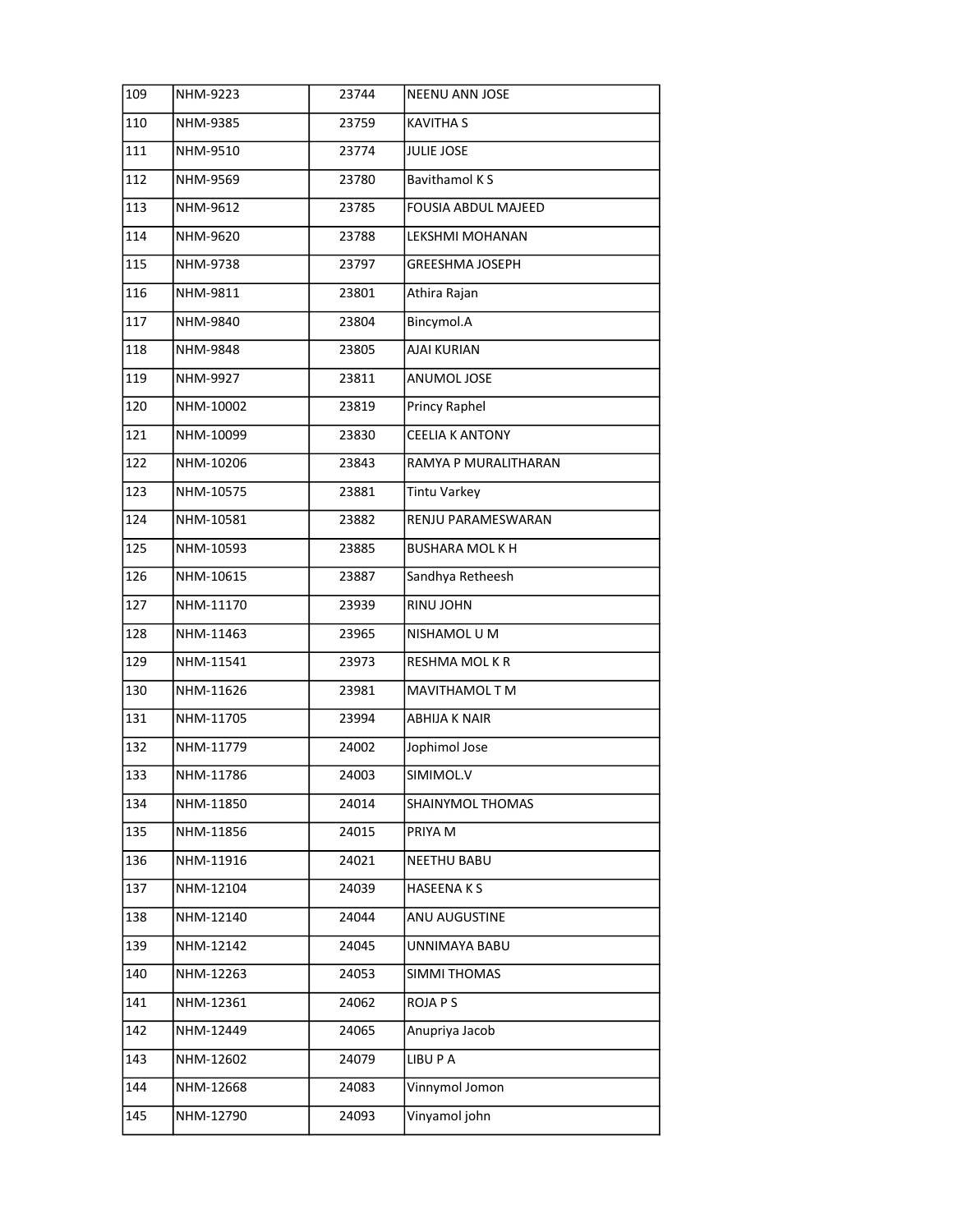| 146 | NHM-12814 | 24094 | <b>ARYA VIJAYAN</b>      |
|-----|-----------|-------|--------------------------|
| 147 | NHM-12968 | 24108 | Neethu T joy             |
| 148 | NHM-13253 | 24141 | LIBY MOL SEBASTIAN       |
| 149 | NHM-13258 | 24142 | PRINCY FRANCIS           |
| 150 | NHM-13273 | 24145 | DEEPAPS                  |
| 151 | NHM-13324 | 24150 | <b>FENIT JOSE</b>        |
| 152 | NHM-13400 | 24157 | SAJITHA K S              |
| 153 | NHM-13527 | 24173 | ANJU S                   |
| 154 | NHM-13530 | 24174 | CHRISTEENA MERIN THOMAS  |
| 155 | NHM-13565 | 24177 | NISHANA M M              |
| 156 | NHM-13578 | 24180 | <b>BENITTA MARY JOSE</b> |
| 157 | NHM-13580 | 24181 | <b>HIMA C PHILIP</b>     |
| 158 | NHM-13641 | 24191 | Neelima biju             |
| 159 | NHM-13646 | 24192 | <b>ANITTA MARY JOSE</b>  |
| 160 | NHM-13720 | 24201 | <b>JARIA K PAREED</b>    |
| 161 | NHM-13759 | 24211 | AJIMOL K M               |
| 162 | NHM-13840 | 24218 | <b>GREESHMA SIBI</b>     |
| 163 | NHM-13855 | 24219 | Aparna Raghavan          |
| 164 | NHM-13881 | 24221 | <b>JINCY ELIAS</b>       |
| 165 | NHM-13949 | 24227 | REMYA MOL AS             |
| 166 | NHM-14059 | 24235 | Alphy Rose James         |
| 167 | NHM-14211 | 24252 | SIBIL XAVIER             |
| 168 | NHM-14220 | 24253 | Tintu Joseph             |
| 169 | NHM-14275 | 24257 | Dania Davis              |
| 170 | NHM-14390 | 24269 | <b>ANITTAMOL MATHEW</b>  |
| 171 | NHM-14430 | 24274 | KARTHIKADEVI G           |
| 172 | NHM-14495 | 24280 | ATHIRA K S               |
| 173 | NHM-14655 | 24297 | RESHMA ELIZABETH THOMAS  |
| 174 | NHM-14670 | 24298 | Rosmy Thomas             |
| 175 | NHM-14801 | 24311 | ANU TOMY                 |
| 176 | NHM-14823 | 24314 | AMBILY N AVANEENDRAN     |
| 177 | NHM-14907 | 24323 | <b>AMBILY THOMAS</b>     |
| 178 | NHM-14909 | 24324 | NIMMY PAUL               |
| 179 | NHM-14954 | 24329 | <b>MARIET MATHEW</b>     |
| 180 | NHM-15049 | 24343 | KANAKASEELA P M          |
| 181 | NHM-15096 | 24348 | GEETHA G                 |
| 182 | NHM-15162 | 24352 | ASWATHY BABU             |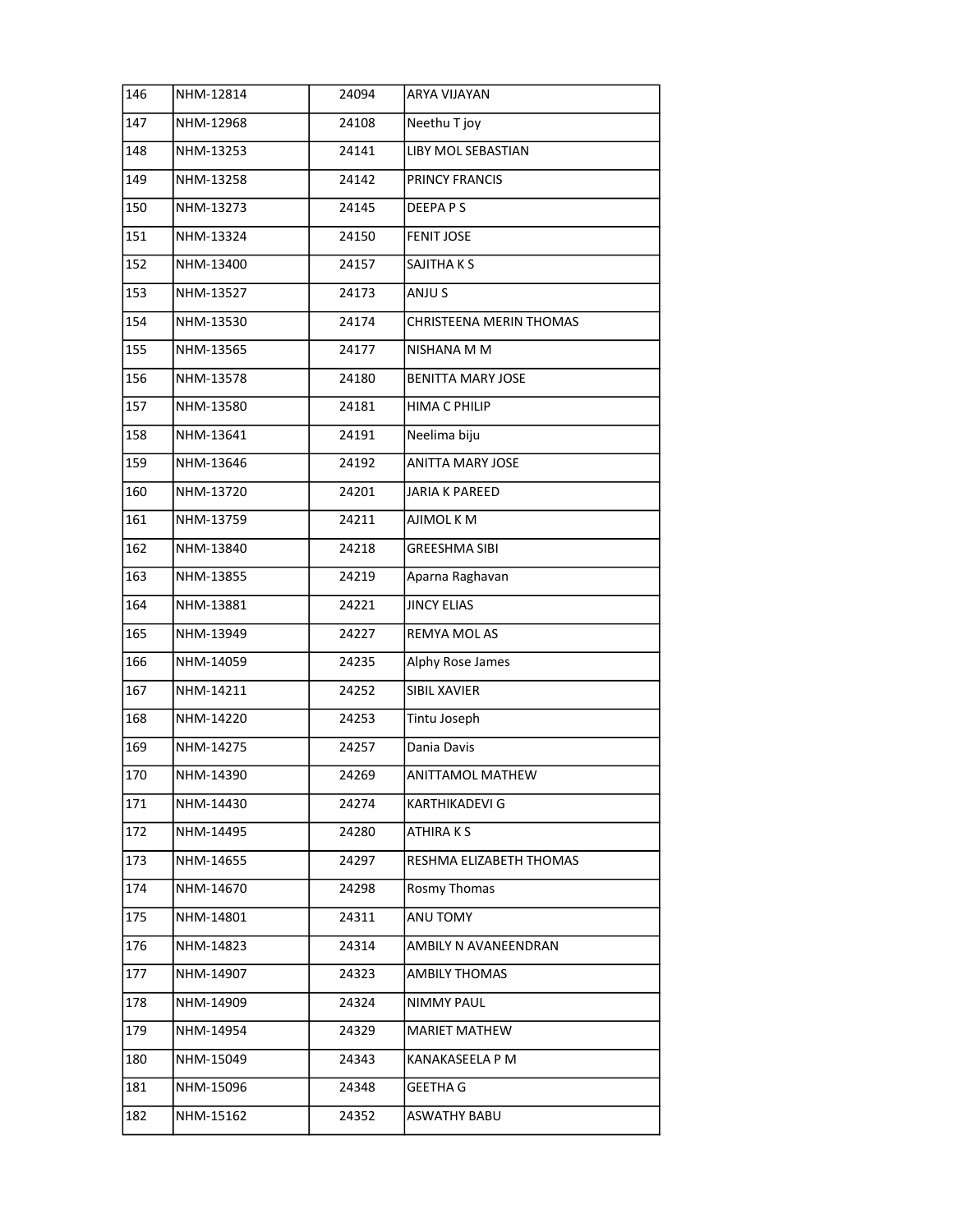| 183 | NHM-15196 | 24355 | <b>ASWATHY M S</b>     |
|-----|-----------|-------|------------------------|
| 184 | NHM-15438 | 24383 | SANDHYA K K            |
| 185 | NHM-15440 | 24384 | RENJU T R              |
| 186 | NHM-15514 | 24391 | SONIYA THANKACHAN      |
| 187 | NHM-15523 | 24392 | Syalu Sivadas          |
| 188 | NHM-15525 | 24393 | DEEPTHI PONNAPPAN      |
| 189 | NHM-15550 | 24395 | AJITHA A               |
| 190 | NHM-15587 | 24398 | ANALA REJI             |
| 191 | NHM-16016 | 24423 | AKHILA VIJAYAN         |
| 192 | NHM-16198 | 24439 | ANumol A J             |
| 193 | NHM-16239 | 24445 | <b>SONIYA BENNY</b>    |
| 194 | NHM-16299 | 24450 | <b>MEENU A S</b>       |
| 195 | NHM-16490 | 24476 | ANITHA CHRISTY J       |
| 196 | NHM-16502 | 24478 | JESNA JAMES            |
| 197 | NHM-16590 | 24488 | Lijumon Jacob          |
| 198 | NHM-16632 | 24494 | RATHEESH B R           |
| 199 | NHM-16665 | 24496 | <b>GEETHUTS</b>        |
| 200 | NHM-16707 | 24499 | JOHNCY THOMAS          |
| 201 | NHM-16733 | 24503 | <b>NEETHU MATHEW</b>   |
| 202 | NHM-16791 | 24505 | Treesa P Kurian        |
| 203 | NHM-16972 | 24518 | Sonia Thomas           |
| 204 | NHM-16979 | 24519 | RONY MARY VARGHESE     |
| 205 | NHM-16982 | 24520 | <b>NEJANTHI S</b>      |
| 206 | NHM-17110 | 24531 | <b>GRACELIN JOSEPH</b> |
| 207 | NHM-17177 | 24543 | SUNAIRA NAZAR          |
| 208 | NHM-17196 | 24545 | SARIMOL C S            |
| 209 | NHM-17217 | 24547 | Sumi Manoharan         |
| 210 | NHM-17228 | 24549 | NEETHU M JOSE          |
| 211 | NHM-17231 | 24550 | RINTU K BABYCHEN       |
| 212 | NHM-17280 | 24556 | ANU GEORGE             |
| 213 | NHM-17342 | 24564 | GEETHU V.B.            |
| 214 | NHM-17394 | 24566 | SALINI P B             |
| 215 | NHM-17407 | 24567 | LIJA V A               |
| 216 | NHM-17539 | 24586 | ANITHAMOL M B          |
| 217 | NHM-17664 | 24601 | REMYA MOL S            |
| 218 | NHM-17718 | 24611 | UNNIMAYA P S           |
| 219 | NHM-17789 | 24620 | SANDRA V NAIR          |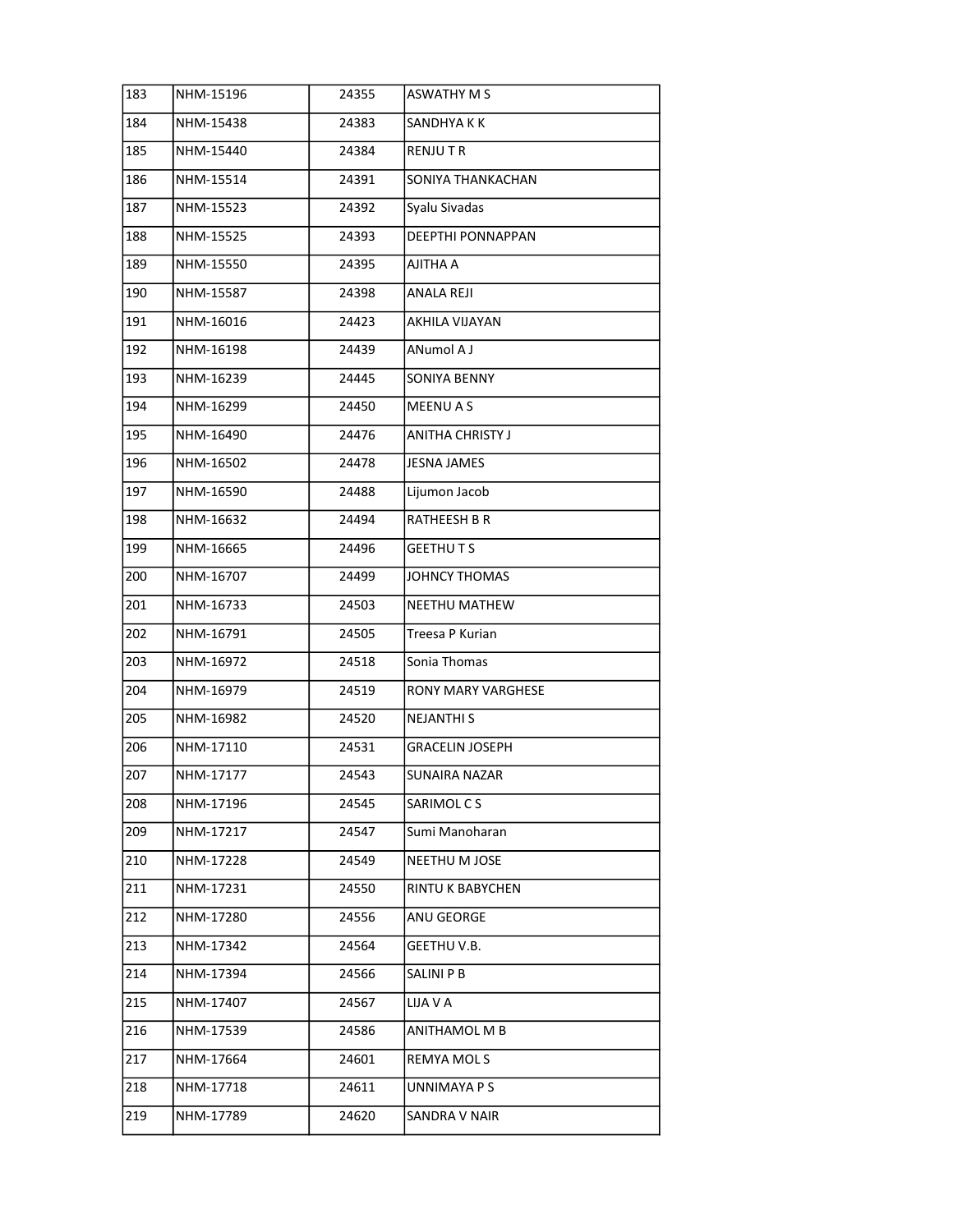| 220 | NHM-17904 | 24630 | Arun M Gopinath       |
|-----|-----------|-------|-----------------------|
| 221 | NHM-17906 | 24631 | <b>ASWATHY ASHOK</b>  |
| 222 | NHM-18129 | 24654 | SHRUTHI SAHADEVAN     |
| 223 | NHM-18203 | 24659 | <b>JEAN MARY JOSE</b> |
| 224 | NHM-18213 | 24661 | <b>JINCY THOMAS</b>   |
| 225 | NHM-18217 | 24663 | SURIYA A              |
| 226 | NHM-18247 | 24668 | Soumya K Thomas       |
| 227 | NHM-18276 | 24671 | Amala Baby            |
| 228 | NHM-18327 | 24680 | <b>SONIYA R</b>       |
| 229 | NHM-18369 | 24685 | <b>DIVYAMOL VT</b>    |
| 230 | NHM-18378 | 24687 | VARSHA MOHAN          |
| 231 | NHM-18663 | 24708 | Anil Paul             |
| 232 | NHM-18888 | 24733 | Ruby kuriakose        |
| 233 | NHM-18893 | 24735 | Diviyamol Joseph      |
| 234 | NHM-18956 | 24742 | Remya M               |
| 235 | NHM-18978 | 24747 | SHEENA THOMAS         |
| 236 | NHM-19030 | 24753 | sojimol cyriac        |
| 237 | NHM-19405 | 24790 | ANUMOL MATHEW         |
| 238 | NHM-19437 | 24794 | <b>SURYA SIVADAS</b>  |
| 239 | NHM-19535 | 24807 | LAKSHMIPRIYA.P        |
| 240 | NHM-19597 | 24816 | ROONY M JOHNY         |
| 241 | NHM-19628 | 24820 | <b>SURYA PRASAD</b>   |
| 242 | NHM-19670 | 24823 | DANIYA ELDHO          |
| 243 | NHM-19675 | 24824 | RAMESWARI K           |
| 244 | NHM-19858 | 24850 | <b>KIRAN JAMES</b>    |
| 245 | NHM-20047 | 24868 | Romiajoseph           |
| 246 | NHM-20078 | 24872 | SONIYA K JOSE         |
| 247 | NHM-20081 | 24873 | Karthika J            |
| 248 | NHM-20307 | 24899 | MAJUSHA MATHEW        |
| 249 | NHM-20504 | 24920 | NEETHU ANS JOSEPH     |
| 250 | NHM-20602 | 24931 | TINTU JAMES           |
| 251 | NHM-20916 | 24961 | <b>SINU P KOYAN</b>   |
| 252 | NHM-20954 | 24966 | MUTHULAKSHMI K A      |
| 253 | NHM-20959 | 24967 | Jerin k devasia       |
| 254 | NHM-21017 | 24969 | SOUBATH A             |
| 255 | NHM-21038 | 24970 | RAJIMOL RAJENDRAN     |
| 256 | NHM-21078 | 24975 | Muhammed Nabeel       |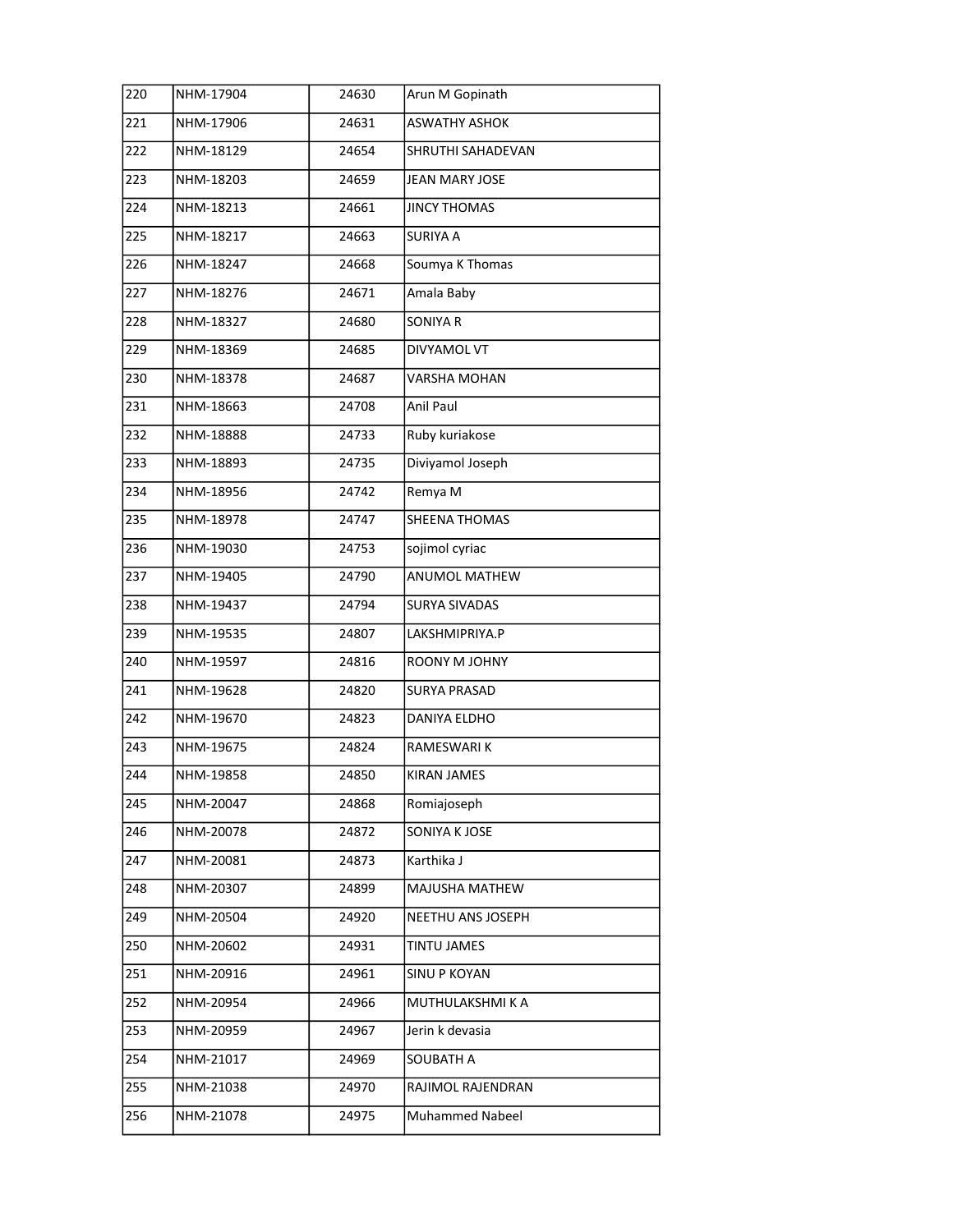| 257 | NHM-21139 | 24986 | Savitha. K. R           |
|-----|-----------|-------|-------------------------|
| 258 | NHM-21218 | 24997 | Aleena stanly           |
| 259 | NHM-21389 | 25020 | Rajani Divakaran        |
| 260 | NHM-21492 | 25036 | Anju George             |
| 261 | NHM-21555 | 25043 | Nithyamol Jacob         |
| 262 | NHM-21747 | 25063 | AKHILAMOL KURIYACHAN    |
| 263 | NHM-21783 | 25066 | Anjaly C.V              |
| 264 | NHM-21810 | 25073 | <b>AGNES V PUTHETTU</b> |
| 265 | NHM-21837 | 25076 | SILJI MATHEW            |
| 266 | NHM-21891 | 25086 | Renjini P.D.            |
| 267 | NHM-21908 | 25091 | MINI MAMACHAN           |
| 268 | NHM-21924 | 25093 | <b>BABY SONIA</b>       |
| 269 | NHM-22124 | 25110 | <b>ESLIN T JOSE</b>     |
| 270 | NHM-22219 | 25122 | RECHAL ABRAHAM          |
| 271 | NHM-22240 | 25124 | <b>ANITHA JOSE</b>      |
| 272 | NHM-22263 | 25129 | Manimehala D            |
| 273 | NHM-22312 | 25133 | ANGEL SHAJU             |
| 274 | NHM-22386 | 25142 | SONIYA ANTONY           |
| 275 | NHM-22405 | 25146 | MALATHI M               |
| 276 | NHM-22407 | 25147 | DAINA MATHEW            |
| 277 | NHM-22506 | 25153 | RAZEENA K RASHEED       |
| 278 | NHM-22603 | 25162 | JAYAMOL M A             |
| 279 | NHM-22707 | 25168 | Remya Ravikumar         |
| 280 | NHM-22756 | 25174 | SONIYA MATHEW           |
| 281 | NHM-22926 | 25191 | SOUMYA RAVINDRAN        |
| 282 | NHM-23206 | 25228 | ANJALY P M              |
| 283 | NHM-23529 | 25257 | <b>MERLIN PAUL</b>      |
| 284 | NHM-23602 | 25262 | KARISHMA R              |
| 285 | NHM-23889 | 25292 | Tintu Aleyamma          |
| 286 | NHM-23898 | 25293 | <b>JOLLY FRANCIS</b>    |
| 287 | NHM-23933 | 25295 | LIBIA JOSEPH            |
| 288 | NHM-24132 | 25317 | RAJIMOL RAJAN           |
| 289 | NHM-24382 | 25341 | Athira V R              |
| 290 | NHM-24648 | 25378 | Soumyamol P V           |
| 291 | NHM-24757 | 25393 | RANGEL SHAJU            |
| 292 | NHM-25039 | 25421 | Athira Regi             |
| 293 | NHM-25117 | 25427 | NISHA RAJAN             |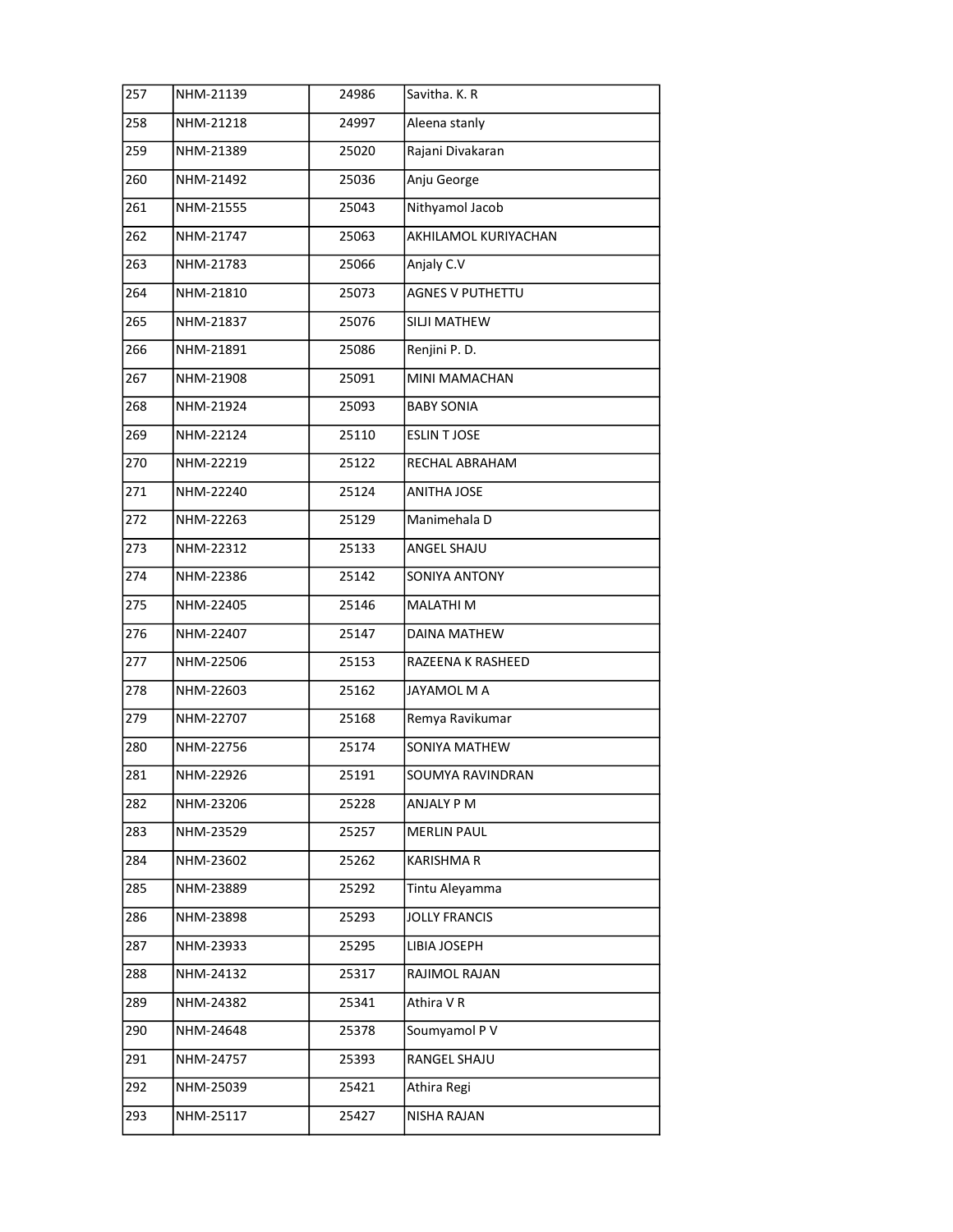| 294 | NHM-25161 | 25432 | ANU MOL MS           |
|-----|-----------|-------|----------------------|
| 295 | NHM-25383 | 25458 | JINIMOL JOSEPH       |
| 296 | NHM-25396 | 25460 | Bincy T Baby         |
| 297 | NHM-25502 | 25469 | <b>ANJALI XAVIER</b> |
| 298 | NHM-25505 | 25470 | CHITHRA MOL P H      |
| 299 | NHM-25521 | 25471 | ANS K BASHEER        |
| 300 | NHM-25558 | 25475 | <b>RESMIPR</b>       |
| 301 | NHM-25598 | 25478 | MIDHU MATHEW         |
| 302 | NHM-25623 | 25481 | <b>JAIMY GEORGE</b>  |
| 303 | NHM-25688 | 25485 | ANANTHY A            |
| 304 | NHM-25700 | 25489 | SREEJA M R           |
| 305 | NHM-25707 | 25492 | SHYMOL SHAJI         |
| 306 | NHM-25771 | 25498 | maala mathew         |
| 307 | NHM-25807 | 25502 | <b>ANITHA S NAIR</b> |
| 308 | NHM-26021 | 25515 | PRINCY JOSEPH        |
| 309 | NHM-26107 | 25522 | VINEETHA V N         |
| 310 | NHM-26258 | 25539 | SABITHA K            |
| 311 | NHM-26532 | 25566 | NIMMY JOHNS          |
| 312 | NHM-26892 | 25609 | <b>JASMINE M J</b>   |
| 313 | NHM-27035 | 25626 | TINTU K.V            |
| 314 | NHM-27055 | 25630 | Angel.v              |
| 315 | NHM-27214 | 25646 | LIYA J               |
| 316 | NHM-27283 | 25655 | Greeshma             |
| 317 | NHM-27499 | 25676 | DIMPLE MATHEW        |
| 318 | NHM-27614 | 25693 | SHEEJA SONY S        |
| 319 | NHM-27688 | 25704 | PRIYA P JOSE         |
| 320 | NHM-27800 | 25722 | <b>JISHA THOMAS</b>  |
| 321 | NHM-27837 | 25725 | <b>MERCY P PAUL</b>  |
| 322 | NHM-27852 | 25730 | <b>AGNES N JOHNY</b> |
| 323 | NHM-27894 | 25735 | <b>YOL ANIH</b>      |
| 324 | NHM-27901 | 25739 | ARUNIMA KURIAN       |
| 325 | NHM-27914 | 25742 | <b>YOL YMSOL</b>     |
| 326 | NHM-27994 | 25753 | SOUMYA JACOB         |
| 327 | NHM-28027 | 25758 | Reny George          |
| 328 | NHM-28212 | 25781 | STEPHY S. KUMAR      |
| 329 | NHM-28273 | 25787 | Jincymol Varghese    |
| 330 | NHM-28559 | 25822 | SUDEV N S            |